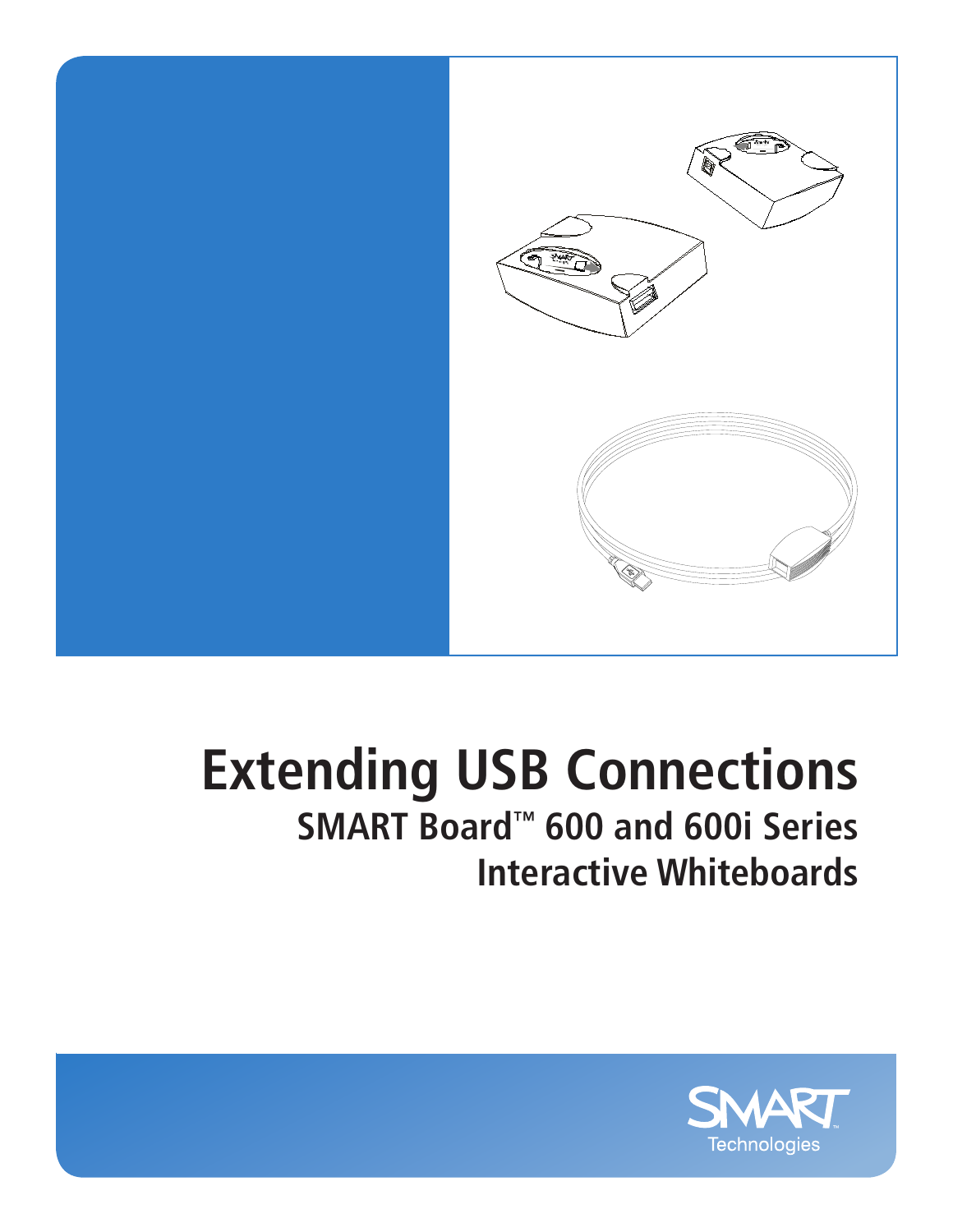#### **Disclaimer**

The content of this document is for informational purposes only and should not be construed as a commitment by SMART Technologies Inc. SMART assumes no responsibility or liability whatsoever for any errors , omissions or inaccuracies that may appear in this document or for any problems, loss or damage that may arise through the use of and/or reliance on this information.

#### **Trademark Notice**

SMART Board, smarttech, Unifi, GoWire and the SMART logo are trademarks or registered trademarks of SMART Technologies Inc. in the U.S. and/or other countries. Windows is either a trademark or registered trademark of Microsoft Corporation in the U.S. and/or other countries. Mac is a registered trademark of Apple Computer, Inc., registered in the U.S. and other countries. All other third-party product and company names may be the trademarks of their respective owners.

#### **Copyright Notice**

© 2006–2007 SMART Technologies Inc. All rights reserved. No part of this publication may be reproduced, transmitted, transcribed, stored in a retrieval system or translated into any language in any form by any means without the prior written consent of SMART Technologies Inc. Information in this manual is subject to change without notice and does not represent a commitment on the part of SMART.

U.S. Patent Nos. 5,448,263; 6,141,000; 6,326,954; 6,337,681; 6,540,366; 6,741,267, 6,747,636 and 7,151,533. Canadian Patent No. 2,058,219. Other U.S., Canadian and foreign patents pending.

Printed in Canada 06/2007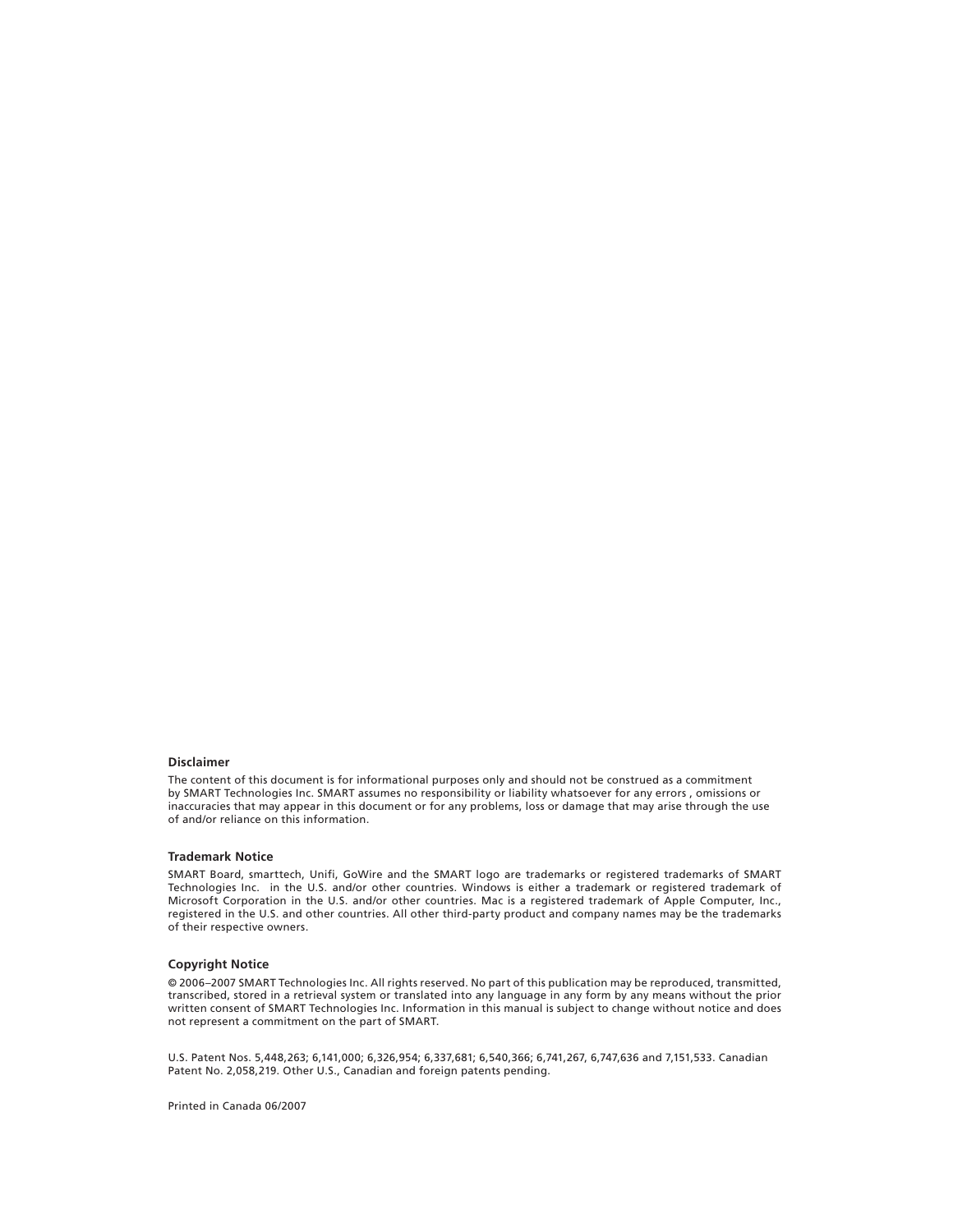# **Table of Contents**

| 600 Series Interactive Whiteboard                                        |  |
|--------------------------------------------------------------------------|--|
| Extending the USB with a Bus-Powered (Active) Extension Cable (USB-XT) 1 |  |
|                                                                          |  |
|                                                                          |  |
|                                                                          |  |
|                                                                          |  |
| Complex Application 1 - CAT5-XT Extender and Self-Powered USB Hub 3      |  |
| Complex Application 2 – USB-XT Extension Cable(s), CAT5-XT Extender and  |  |
|                                                                          |  |

### **[600 Series Interactive Whiteboard with Speakers \(SBA\) 5](#page-8-0)**

| Extending the USB with a Bus-Powered (Active) Extension Cable (USB-XT) 5 |  |
|--------------------------------------------------------------------------|--|
|                                                                          |  |
|                                                                          |  |
|                                                                          |  |
|                                                                          |  |
|                                                                          |  |
| Complex Application 2 – USB-XT Extension Cable(s), CAT5-XT Extender and  |  |
|                                                                          |  |

### **[600i Series Interactive Whiteboard System 11](#page-14-0)**

| Basic Application – Connecting to the Extended Connection Panel (ECP) USB Receptacle 11 |  |
|-----------------------------------------------------------------------------------------|--|
| Extending the USB with a Bus-Powered (Active) Extension Cable (USB-XT) 12               |  |
|                                                                                         |  |
|                                                                                         |  |
| Extending the USB with a Cat 5 Bus-Powered (Active) Extender (CAT5-XT)  14              |  |
|                                                                                         |  |
|                                                                                         |  |
| Complex Application 2 – USB-XT Extension Cable(s), CAT5-XT Extender and                 |  |
|                                                                                         |  |
|                                                                                         |  |

### **[USB 2.0 Specification Primer](#page-20-0) 17**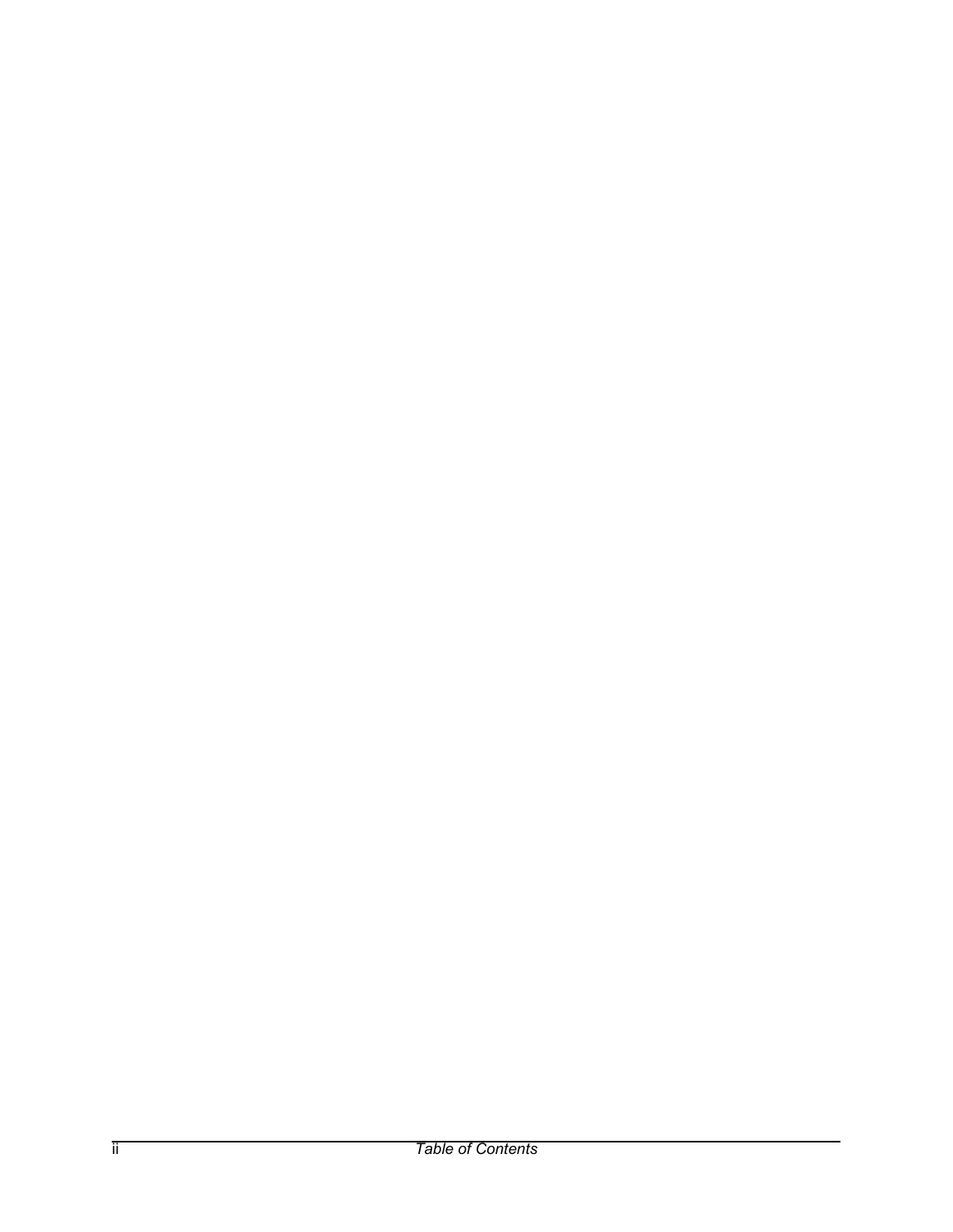### <span id="page-4-0"></span>**600 Series Interactive Whiteboard**

<span id="page-4-1"></span>**Extending the USB with a Bus-Powered (Active) Extension Cable (USB-XT)**

<span id="page-4-2"></span>

*Up to Four 16' (5 m) Bus-Powered USB Extension Cables (USB-XT)*

### <span id="page-4-3"></span>**NOTES**

- These are not plenum-rated solutions.
- USB cable lengths must not exceed 16' (5 m). For more information, see *[USB Connectors and](#page-22-0)  Cables* [on page 19.](#page-22-0)
- The computer's USB port must provide sufficient power for the bus-powered extension cables and the SMART Board™ 600 Series interactive whiteboard. Laptops may not provide sufficient power while running on batteries.
- Don't connect more than four USB-XT extension cables. For more information, see *[Extending](#page-23-1)  [USB Connections](#page-23-1)* on page 20.
- Don't route multiple USB-XT extension cables where they aren't accessible, for example, inside walls or ceilings.
- The total number of hubs used doesn't exceed the USB 2.0 specification limit of five hubs: Computer's internal hub  $+$  (up to) 4 USB-XT extenders = (up to) 5 hubs

*Standard 16' (5 m) USB Cable*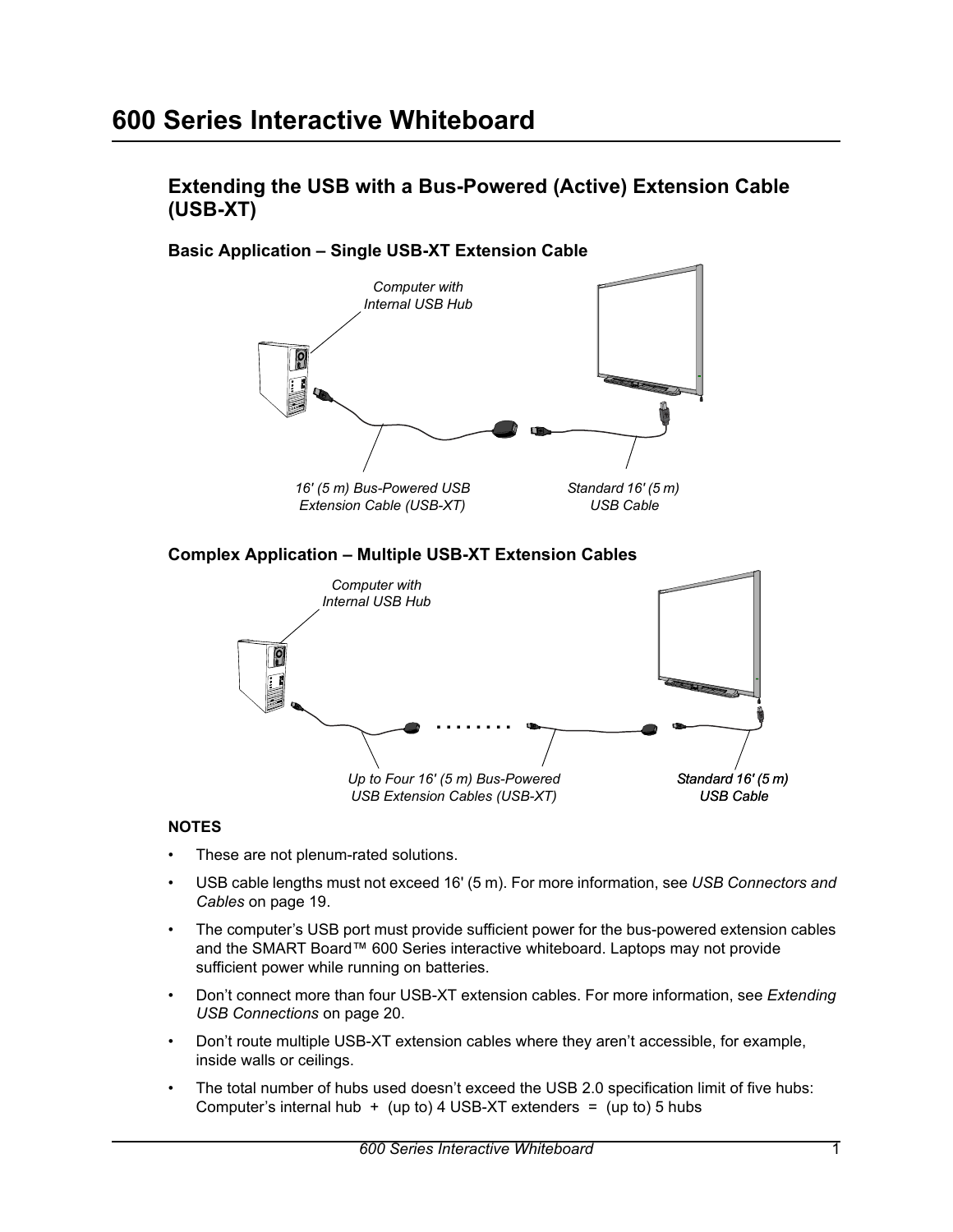### <span id="page-5-0"></span>**Extending the USB with a Cat 5 Bus-Powered (Active) Extender (CAT5-XT)**

### <span id="page-5-1"></span>**Basic Application – CAT5-XT Extender**



### **NOTES**

- The maximum Cat 5 cable lengths in this configuration are:
	- 120' (36.6 m) when used with computers with Windows operating systems.
	- 90' (27.4 m) when used with Mac computers.
- You can use plenum-rated Cat 5 cable, if required.
- Only use 6' (1.8 m) USB cables (included) to connect the Unit A and Unit B extenders.
	- Don't use USB cables longer than 6' (1.8 m).
	- Don't extend the 6' (1.8 m) USB cables (included) with passive USB extension cables. For more information, see *[Prohibited Cable Assemblies](#page-22-3)* on page 19.
- The computer's USB port must provide sufficient power for the bus-powered CAT5-XT extenders and the SMART Board 600 series interactive whiteboard. Laptops may not provide sufficient power while running on batteries.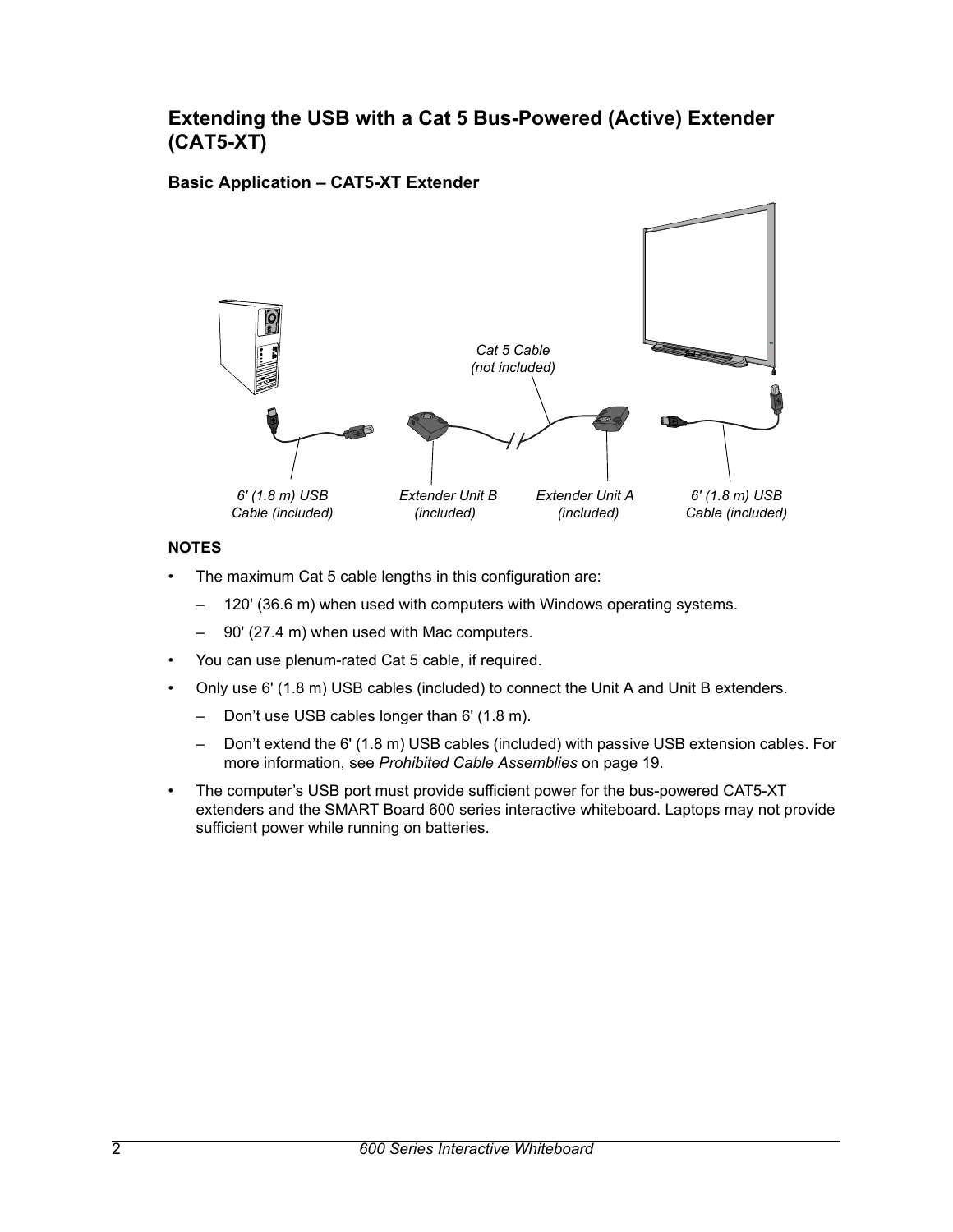### <span id="page-6-0"></span>**Complex Application 1 – CAT5-XT Extender and Self-Powered USB Hub**

If you need to extend the cable from CAT5-XT extender Unit A to the interactive whiteboard, you must use a self-powered hub. CAT5-XT extenders don't provide sufficient power for both the interactive whiteboard and a bus-powered USB extender.



### **NOTES**

- Each USB hub or extender used with the CAT5-XT extender reduces the maximum Cat 5 cable lengths by 33' (10 m). The maximum Cat 5 cable lengths in this configuration are:
	- 87' (26.7 m) when used with computers with Windows operating systems.
	- 57' (17.4 m) when used with Mac computers.
- You can use plenum-rated Cat 5 cable, if required.
- Only use 6' (1.8 m) USB cables (included) to connect the Unit A and Unit B extenders.
	- Don't use USB cables longer than 6' (1.8 m).
	- Don't extend the 6' (1.8 m) USB cables with passive USB extension cables. For more information, see *[Prohibited Cable Assemblies](#page-22-3)* on page 19.
- The computer's USB port must provide sufficient power for the bus-powered CAT5-XT extenders. Laptops may not provide sufficient power while running on batteries.
- The self-powered (externally powered) hub supplies power to the interactive whiteboard.
- The length of the USB cable that connects the self-powered hub to the interactive whiteboard must not exceed 16' (5 m). For more information, see *[USB Connectors and Cables](#page-22-0)* on [page 19.](#page-22-0)
- The number of hubs used in this configuration doesn't exceed the USB 2.0 specification limit of five hubs:

Computer's internal hub  $+$  CAT5-XT extenders  $+$  self-powered hub = 3 hubs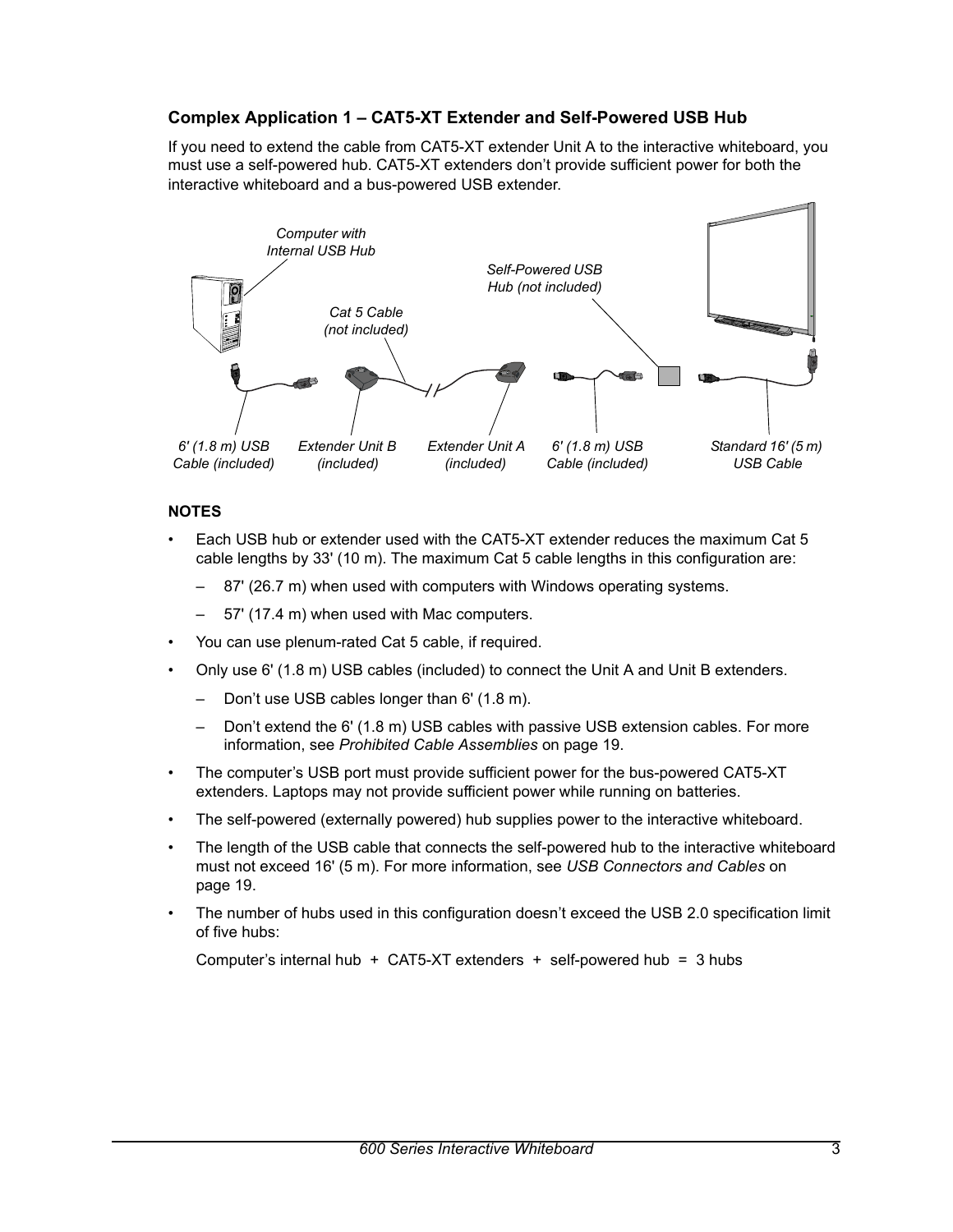### <span id="page-7-0"></span>**Complex Application 2 – USB-XT Extension Cable(s), CAT5-XT Extender and Self-Powered USB Hub**

You can extend the USB connection from the computer to CAT5-XT extender Unit B using one or two USB-XT extension cables. You can substitute the GoWire™ SMART Board software autolaunch cable in place of the USB-XT extension cable.



**NOTE:** You can use only one USB-XT extension cable with Mac computers.

### **NOTES**

- Each USB hub or extender used with the CAT5-XT extender reduces the maximum Cat 5 cable lengths by 33' (10 m). The maximum Cat 5 cable lengths in this configuration are:
	- 54' (16.5 m) with one USB-XT, or 21' (6.4 m) with two USB-XT units, when used with computers with Windows operating systems.
	- 24' (7.3 m) with one USB-XT, when used with Mac computers.

**NOTE:** You can't use two USB-XT units with Mac computers.

- You can use plenum-rated Cat 5 cable, if required.
- Only use 6' (1.8 m) USB cables (included) to connect the Unit A and Unit B extenders.
	- Don't use USB cables longer than 6' (1.8 m).
	- Don't extend the 6' (1.8 m) USB cables with passive USB extension cables. For more information, see *[Prohibited Cable Assemblies](#page-22-3)* on page 19.
- The computer's USB port must provide sufficient power for the bus-powered USB-XT extension cable(s) and the bus-powered CAT5-XT extenders. Laptops may not provide sufficient power while running on batteries.
- The self-powered (externally powered) hub supplies power to the interactive whiteboard.
- The length of the USB cable that connects the self-powered hub to the interactive whiteboard must not exceed 16' (5 m). For more information, see *[USB Connectors and Cables](#page-22-0)* on [page 19.](#page-22-0)
- The number of hubs used in this configuration doesn't exceed the USB 2.0 specification limit of five hubs:

```
Computer's internal hub + USB-XT (or GoWire) + CAT5-XT + self-powered hub = 4 hubs
OR
```

```
Computer's internal hub + (2 × USB-XT) + CAT5-XT + self-powered hub = 5 hubs
```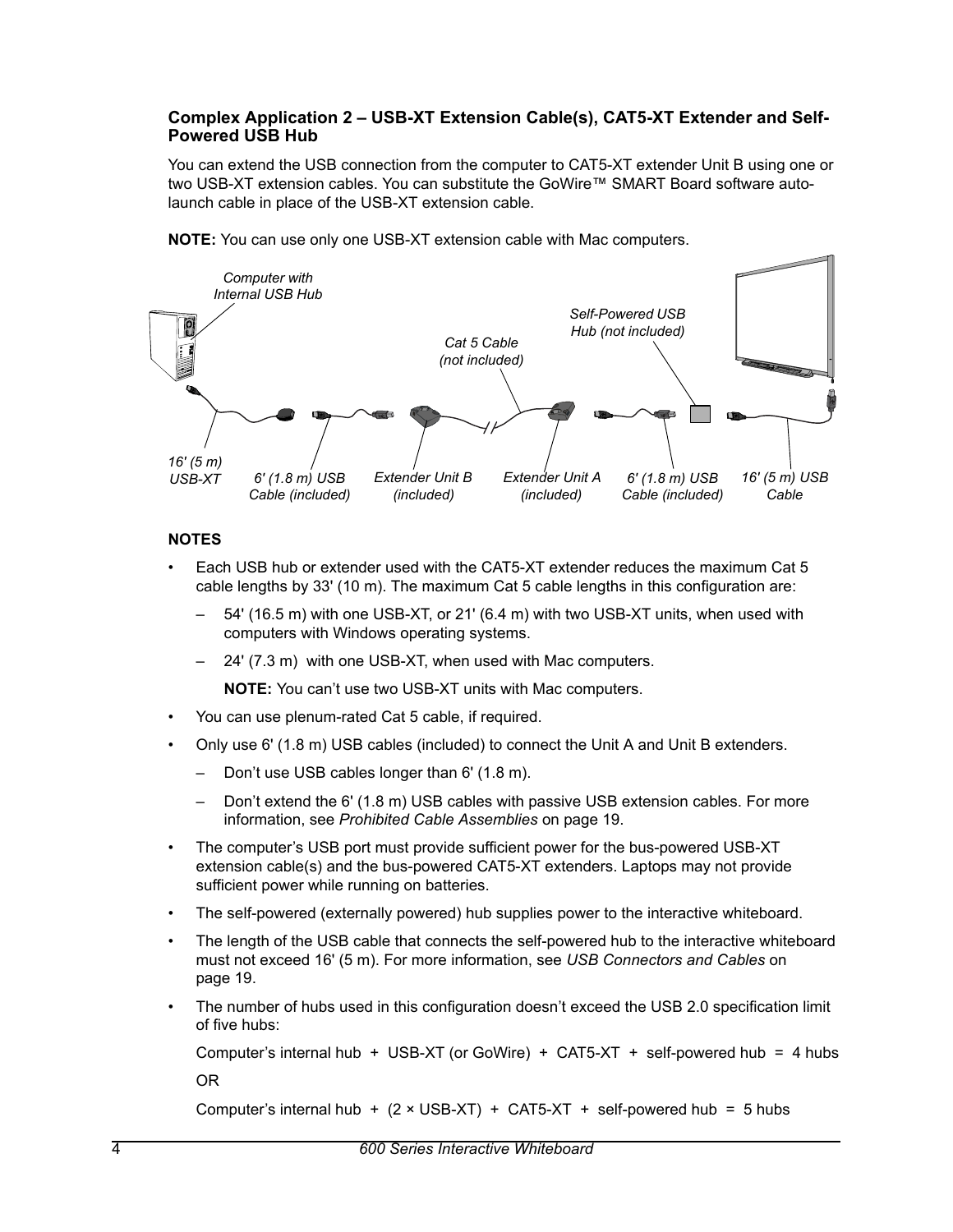## <span id="page-8-0"></span>**600 Series Interactive Whiteboard with Speakers (SBA)**

<span id="page-8-1"></span>**Extending the USB with a Bus-Powered (Active) Extension Cable (USB-XT)**

<span id="page-8-2"></span>**Basic Application – Single USB-XT Extension Cable**



### **NOTES**

- This is not a plenum-rated solution.
- USB cable lengths must not exceed 16' (5 m). For more information, see *[USB Connectors and](#page-22-0)  Cables* [on page 19.](#page-22-0)
- The computer's USB port must provide sufficient power for the bus-powered extension cable. Laptops may not provide sufficient power while running on batteries.
- The speakers' (SBA) internal USB hub provides power to the interactive whiteboard.
- You can substitute a GoWire auto-launch cable for the USB-XT extension cable.
- The number of hubs used in this configuration doesn't exceed the USB 2.0 specification limit of five hubs:

```
Computer's internal hub + USB-XT extender + SBA internal hub = 3 hubs
```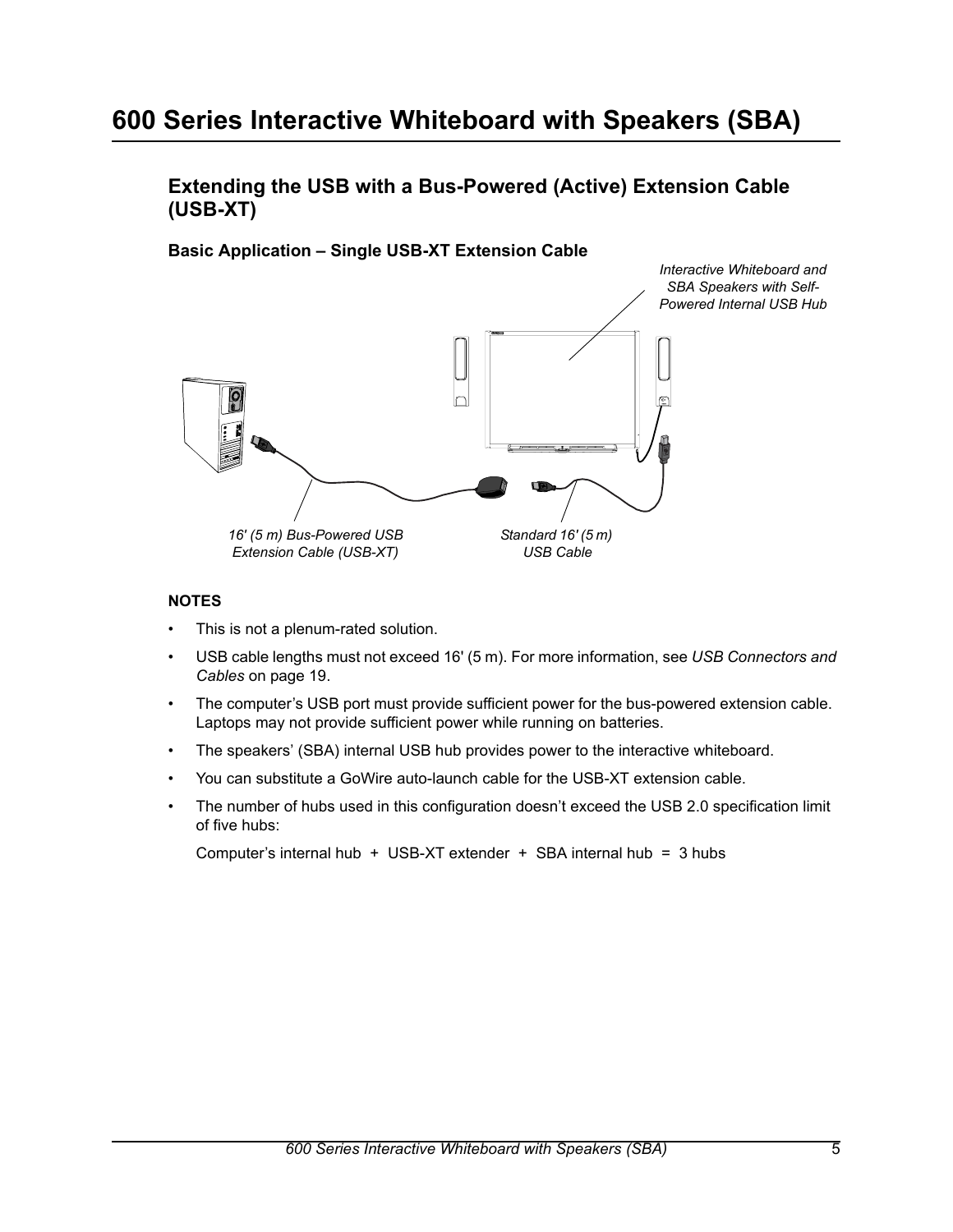### **Complex Application – Multiple USB-XT Extension Cables**

<span id="page-9-0"></span>

### **NOTES**

- This is not a plenum-rated solution.
- USB cable lengths must not exceed 16' (5 m). For more information, see *[USB Connectors and](#page-22-0)  Cables* [on page 19.](#page-22-0)
- The computer's USB port must provide sufficient power for the bus-powered extension cables. Laptops may not provide sufficient power while running on batteries.
- The speakers' (SBA) internal USB hub provides power for the interactive whiteboard.
- Don't use more than three USB-XT extension cables. For more information, see *[Extending](#page-23-1)  [USB Connections](#page-23-1)* on page 20. You can substitute a GoWire auto-launch cable for the USB-XT extension cable connected to the computer.
- Don't route multiple USB-XT extension cables where they aren't accessible, for example, inside walls or ceilings.
- The number of hubs used in this configuration doesn't exceed the USB 2.0 specification limit of five hubs:

Computer's internal hub  $+$  (up to) 3 USB-XT extenders  $+$  SBA internal hub  $=$  (up to) 5 hubs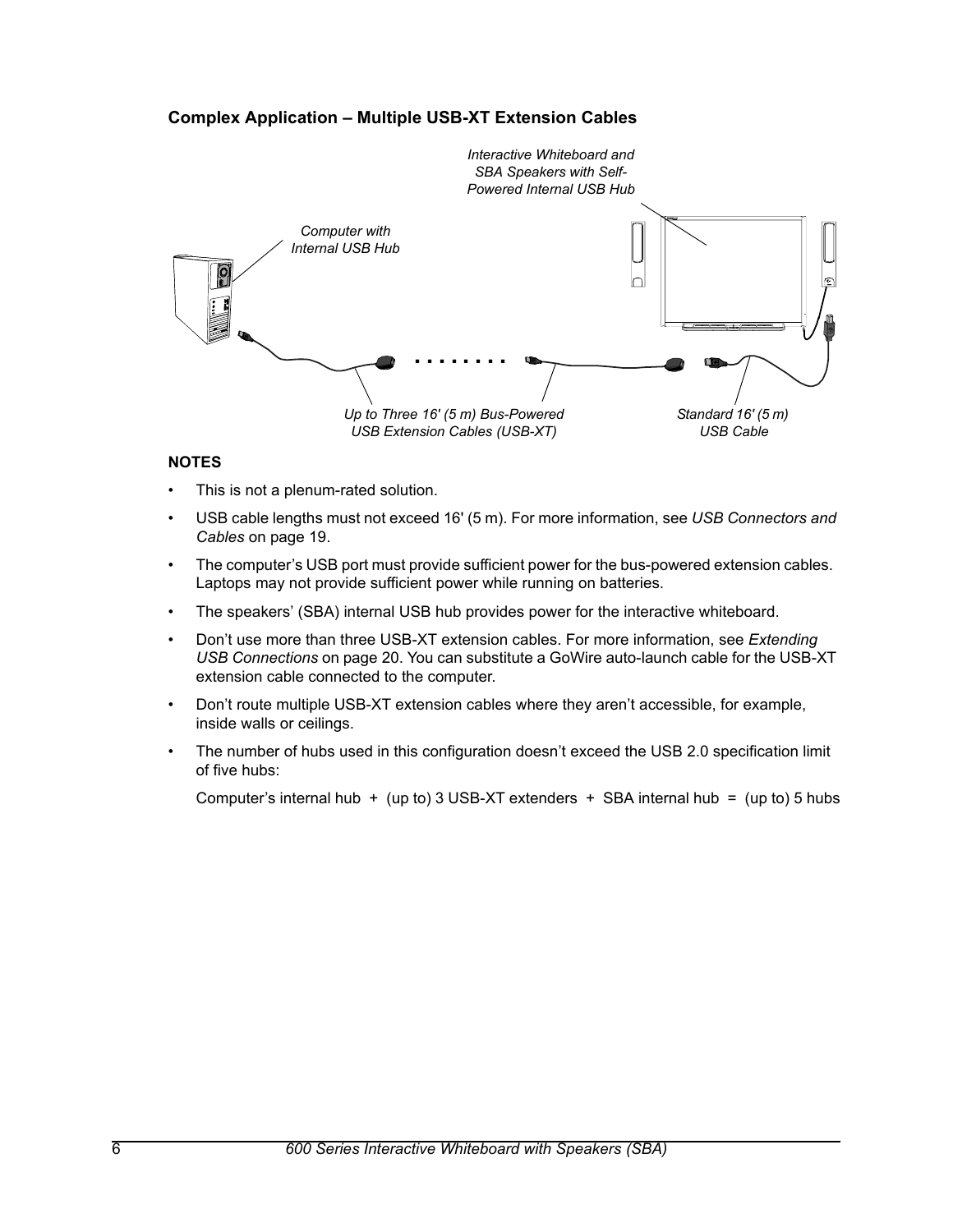### <span id="page-10-0"></span>**Extending the USB with a Cat 5 Bus-Powered (Active) Extender (CAT5-XT)**

### **Basic Application – CAT5-XT Extender**

<span id="page-10-1"></span>

### **NOTES**

- Each USB hub or extender used with the CAT5-XT extender reduces the maximum Cat 5 cable lengths by 33' (10 m). The maximum Cat 5 cable lengths in this configuration are:
	- 87' (26.7 m) when used with computers with Windows operating systems.
	- 57' (17.4 m) when used with Mac computers.
- You can use plenum-rated Cat 5 cable, if required.
- Only use 6' (1.8 m) USB cables (included) to connect the Unit A and Unit B extenders.
	- Don't use USB cables longer than 6' (1.8 m).
	- Don't extend the 6' (1.8 m) USB cables with passive USB extension cables. For more information, see *[Prohibited Cable Assemblies](#page-22-3)* on page 19.
- The computer's USB port must provide sufficient power for the bus-powered CAT5-XT extenders. Laptops may not provide sufficient power while running on batteries.
- The speakers' (SBA) internal USB hub provides power to the interactive whiteboard.
- The number of hubs used in this configuration doesn't exceed the USB 2.0 specification limit of five hubs:

Computer's internal hub + CAT5-XT extenders + SBA speaker internal hub = 3 hubs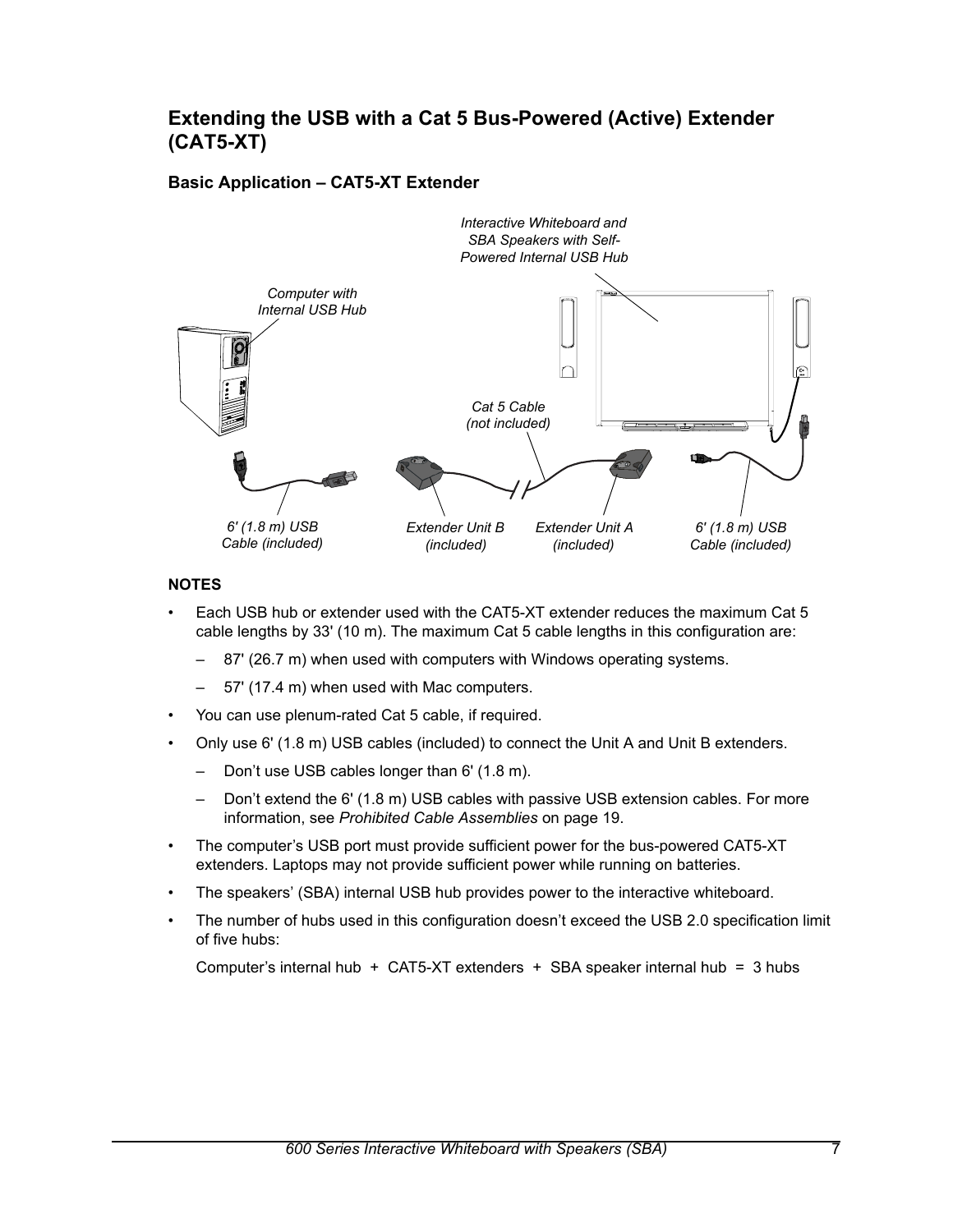### <span id="page-11-0"></span>**Complex Application 1 – CAT5-XT Extender and Self-Powered Hub**

You can extend the USB connection from the computer to the interactive whiteboard with speaker option (SBA) using the Cat 5 extenders (CAT5-XT) and a self-powered USB hub. The selfpowered USB hub allows you to extend the included 6' (1.8 m) USB cable with a standard 16' (5 m) USB cable.



### **NOTES**

- Each USB hub or extender used with the CAT5-XT extender reduces the maximum Cat 5 cable lengths by 33' (10 m). The maximum Cat 5 cable lengths in this configuration are:
	- 54' (16.5 m) when used with computers with Windows operating systems.
	- 24' (7.3 m) when used with Mac computers.
- You can use plenum-rated Cat 5 cable, if required.
- Only use 6' (1.8 m) USB cables (included) to connect the Unit A and Unit B extenders.
	- Don't use USB cables longer than 6' (1.8 m).
	- Don't extend the 6' (1.8 m) USB cables with passive USB extension cables. For more information, see *[Prohibited Cable Assemblies](#page-22-3)* on page 19.
- The computer's USB port must provide sufficient power for the bus-powered CAT5-XT extenders. Laptops may not provide sufficient power while running on batteries.
- The speakers' (SBA) internal USB hub provides power to the interactive whiteboard.
- The length of the USB cable that connects the self-powered hub to the SBA speakers must not exceed 16' (5 m). For more information, see *[USB Connectors and Cables](#page-22-0)* on page 19.
- The number of hubs used in this configuration doesn't exceed the USB 2.0 specification limit of five hubs:

Computer's internal hub + CAT5-XT + self-powered hub + SBA internal hub = 4 hubs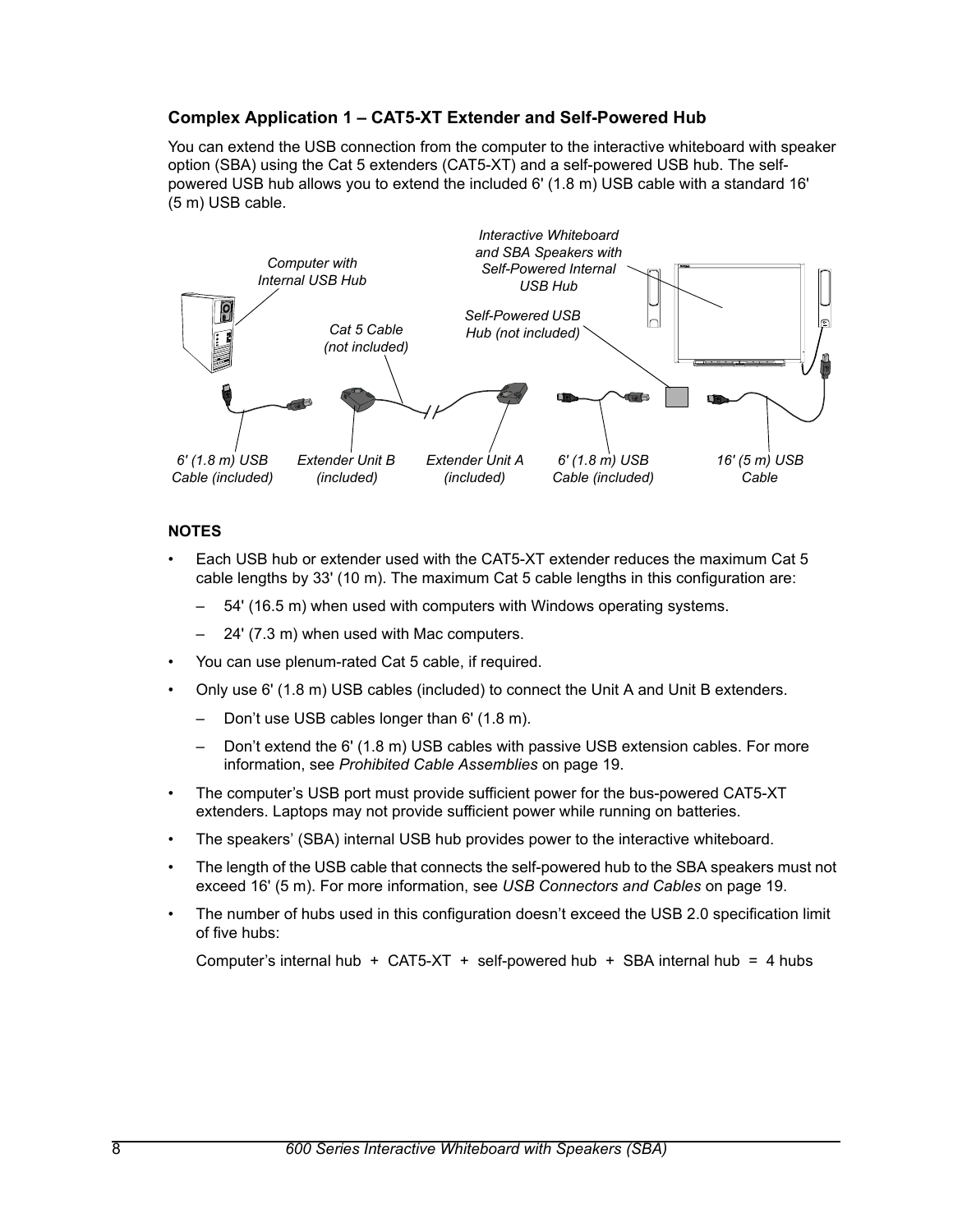### <span id="page-12-0"></span>**Complex Application 2 – USB-XT Extension Cable(s), CAT5-XT Extender and Self-Powered USB Hub**

You can extend the USB connection from the computer to CAT5-XT extender Unit B using a USB-XT extension cable.

**NOTE:** You can't use this configuration with Mac computers.



### **NOTES**

• Each USB hub or extender used with the CAT5-XT extender reduces the maximum Cat 5 cable lengths by 33' (10 m). The maximum Cat 5 cable length in this configuration is 21' (6.4 m) when used with computers with Windows operating systems.

**NOTE:** You can't use this configuration with Mac computers.

- You can use plenum-rated Cat 5 cable, if required.
- Only use 6' (1.8 m) USB cables (included) to connect the Unit A and Unit B extenders.
	- Don't use USB cables longer than 6' (1.8 m).
	- Don't extend the 6' (1.8 m) USB cables with passive USB extension cables. For more information, see *[Prohibited Cable Assemblies](#page-22-3)* on page 19.
- The computer's USB port must provide sufficient power for the bus-powered USB-XT extension cable and the bus-powered CAT5-XT extenders. Laptops may not provide sufficient power while running on batteries.
- You can substitute a GoWire auto launch cable for the USB-XT extension cable connected to the computer.
- The speakers' (SBA) internal USB hub provides power to the interactive whiteboard.
- The length of the USB cable that connects the self-powered hub to the interactive whiteboard must not exceed 16' (5 m). For more information, see *[USB Connectors and Cables](#page-22-0)* on [page 19.](#page-22-0)
- The number of hubs used in this configuration doesn't exceed the USB 2.0 specification limit of five hubs:

Computer's internal hub + USB-XT (or GoWire) + CAT5-XT + self-powered hub + SBA internal hub  $= 5$  hubs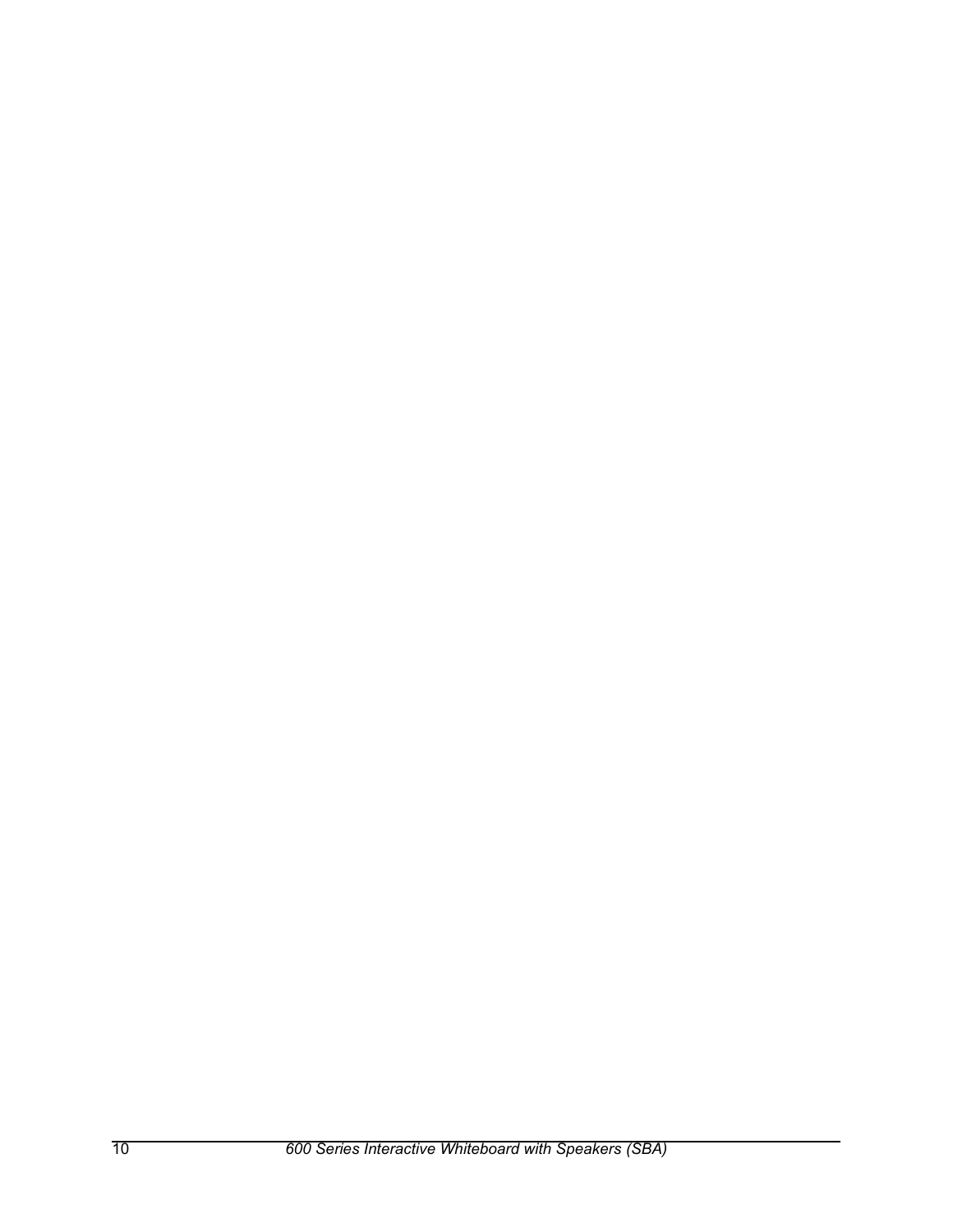## <span id="page-14-0"></span>**600i Series Interactive Whiteboard System**



<span id="page-14-1"></span>**Basic Application – Connecting to the Extended Connection Panel (ECP) USB Receptacle**

- Only use 6' (1.8 m) USB cables (included) to connect the computer to the extended connection panel (ECP).
	- Don't use USB cables longer than 6' (1.8 m).
	- Don't extend the 6' (1.8 m) USB cables with passive USB extension cables. For more information, see *[Prohibited Cable Assemblies](#page-22-3)* on page 19.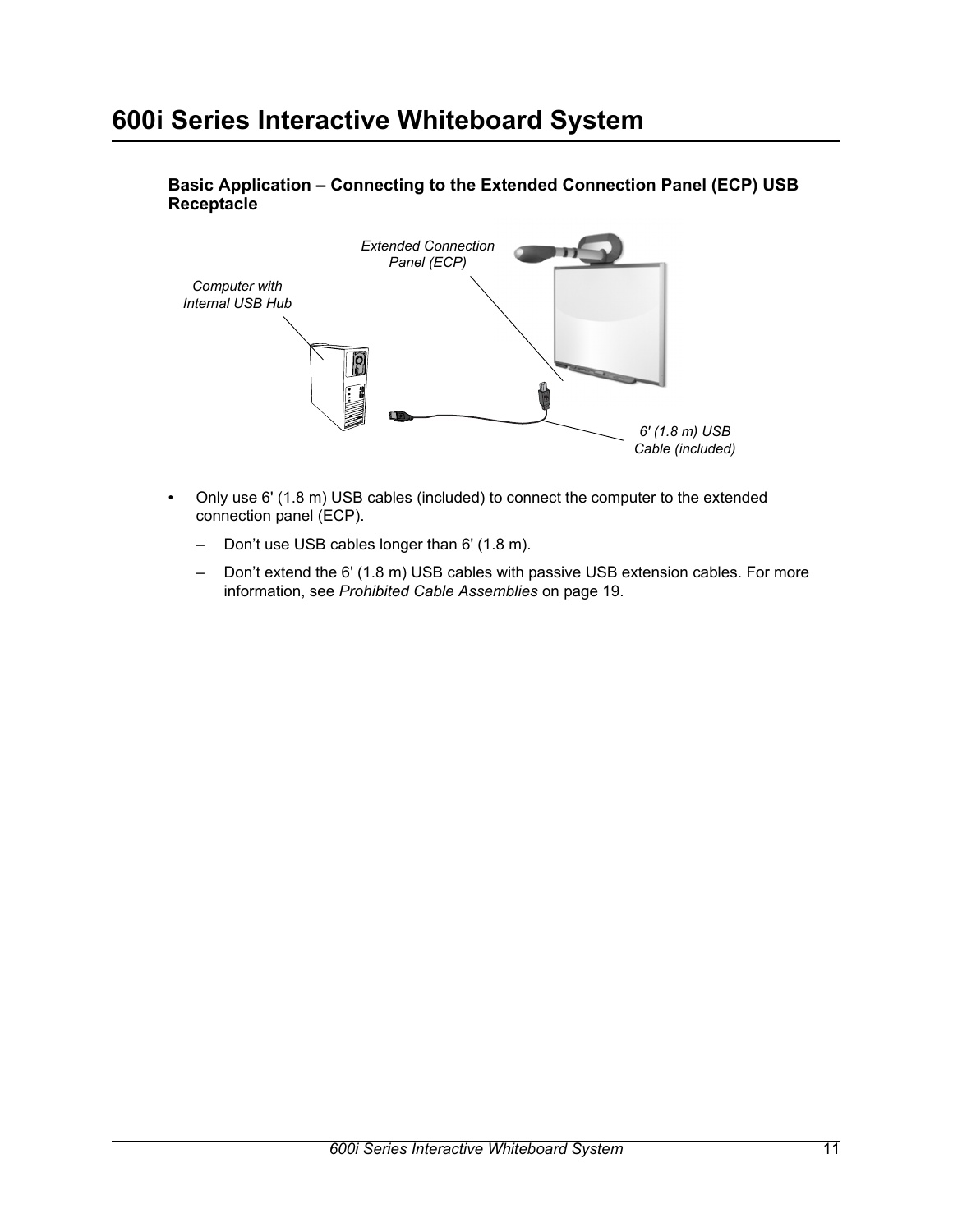### <span id="page-15-0"></span>**Extending the USB with a Bus-Powered (Active) Extension Cable (USB-XT)**

### **Basic Application – Single Extension Cable**

<span id="page-15-1"></span>

### **NOTES**

- This is not a plenum-rated solution.
- Only use 6' (1.8 m) USB cables (included) to connect the USB-XT extender to the extended connection panel (ECP).
	- Don't use USB cables longer than 6' (1.8 m).
	- Don't extend the 6' (1.8 m) USB cables (included) with passive USB extension cables. For more information, see *[Prohibited Cable Assemblies](#page-22-3)* on page 19.
- The computer's USB port must provide sufficient power for the bus-powered extension cable. Laptops may not provide sufficient power while running on batteries.
- The Unifi™ 35 projector's self-powered internal USB hub provides power to the interactive whiteboard.
- Don't route the USB-XT extension cable where it isn't accessible, for example, inside walls or ceilings.
- You can substitute a GoWire auto launch cable for the USB-XT extension cable.
- The number of hubs used in this configuration doesn't exceed the USB 2.0 specification limit of five hubs:

Computer's internal hub  $+$  USB-XT  $+$  Unifi 35 internal hub = 3 hubs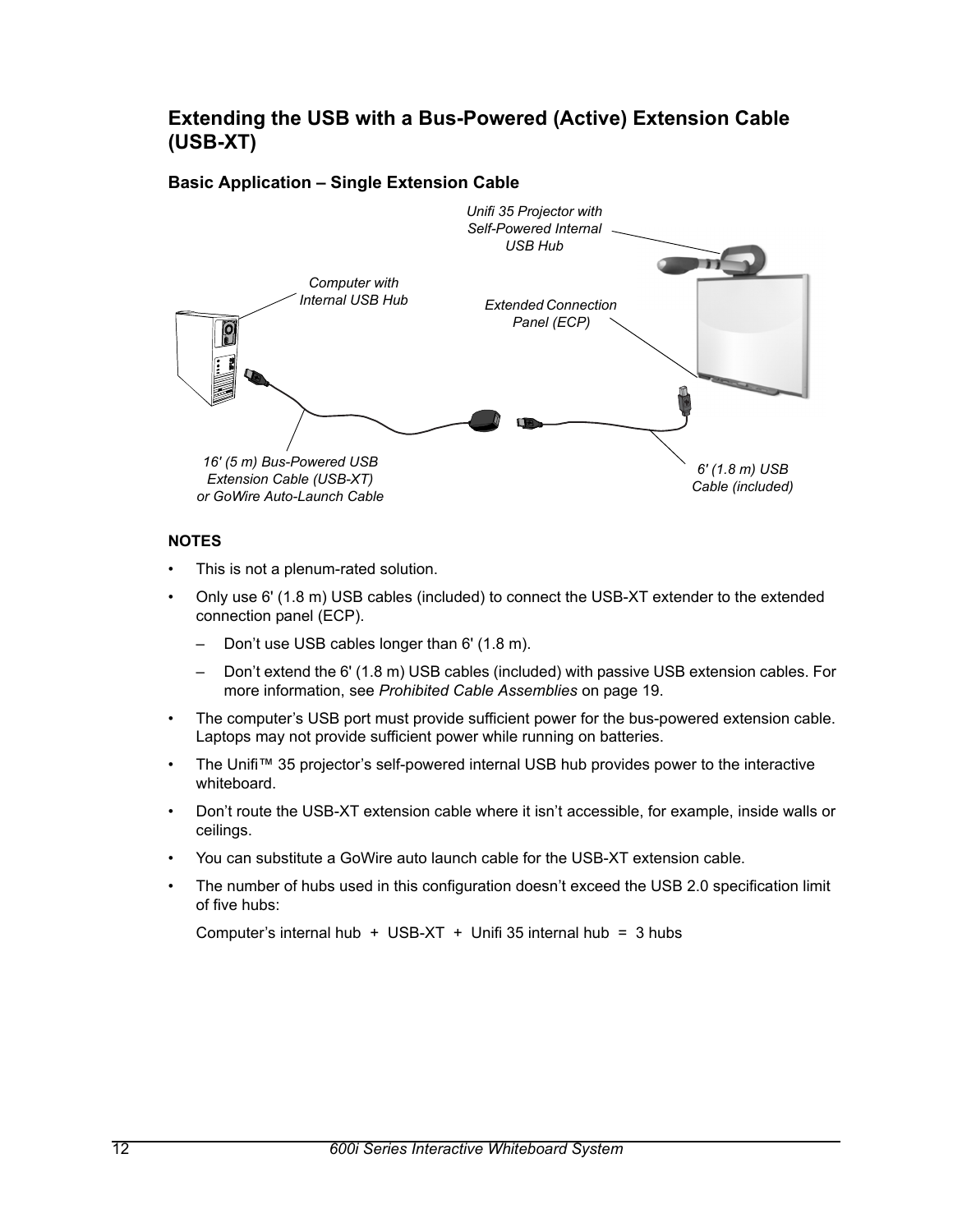### <span id="page-16-0"></span>**Complex Application – Multiple USB-XT Extension Cables**



### **NOTES**

- This is not a plenum-rated solution.
- Only use 6' (1.8 m) USB cables (included) to connect the USB-XT extender to the extended connection panel (ECP).
	- Don't use a USB cable longer than 6' (1.8 m).
	- Don't extend the 6' (1.8 m) USB cables with passive USB extension cables. For more information, see *[Prohibited Cable Assemblies](#page-22-3)* on page 19.
- The computer's USB port must provide sufficient power for the bus-powered extension cables. Laptops may not provide sufficient power while running on batteries.
- The Unifi 35 projector's self-powered internal USB hub provides power for the interactive whiteboard.
- Don't route multiple USB-XT extension cables where they aren't accessible, for example, inside walls or ceilings.
- Don't use more than three USB-XT extension cables. For more information, see *[Extending](#page-23-1)  [USB Connections](#page-23-1)* on page 20. You can substitute a GoWire auto-launch cable for the USB-XT extension cable connected to the computer.
- The number of hubs used in this configuration doesn't exceed the USB 2.0 specification limit of five hubs:

Computer's internal hub  $+$  (up to) 3 USB-XTs  $+$  Unifi 35 internal hub  $=$  (up to) 5 hubs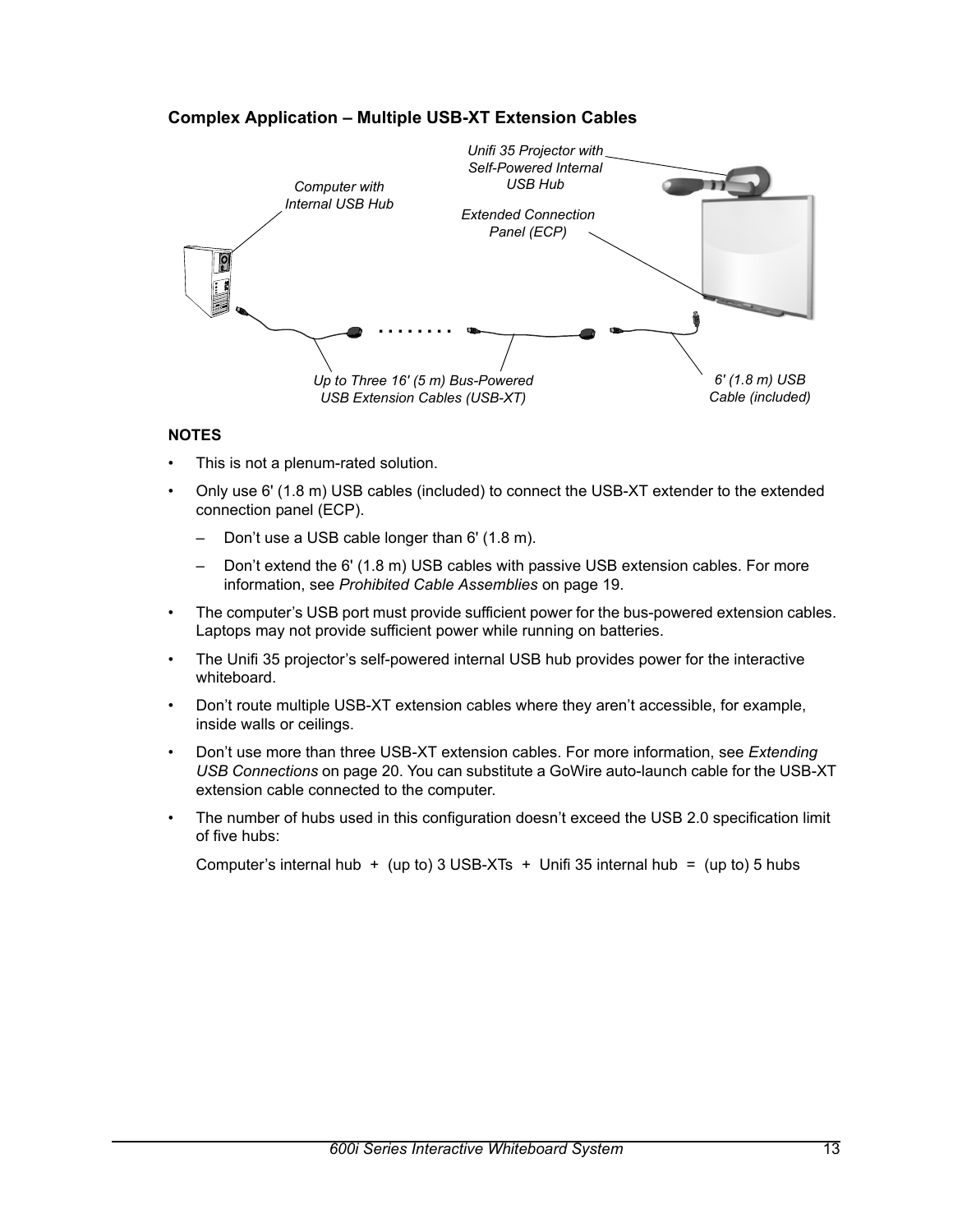### <span id="page-17-0"></span>**Extending the USB with a Cat 5 Bus-Powered (Active) Extender (CAT5-XT)**

### <span id="page-17-1"></span>**Basic Application – CAT5-XT Extender**



### **NOTES**

- Each USB hub or extender used with the CAT5-XT extender reduces the maximum Cat 5 cable lengths by 33' (10 m). The maximum Cat 5 cable lengths in this configuration are:
	- 87' (26.7 m) when used with computers with Windows operating systems.
	- 57' (17.4 m) when used with Mac computers.
- You can use plenum-rated Cat 5 cable, if required.
- Only use 6' (1.8 m) USB cables (included) to connect the Unit A and Unit B extenders.
	- Don't use USB cables longer than 6' (1.8 m).
	- Only connect CAT5-XT Unit A to the Unifi 35 projector base USB B receptacle. Don't connect Unit A to the extended connection panel.
	- Don't extend the 6' (1.8 m) USB cables with passive USB extension cables. For more information, see *[Prohibited Cable Assemblies](#page-22-3)* on page 19.
- The computer's USB port must provide sufficient power for the bus-powered CAT5-XT extenders. Laptops may not provide sufficient power while running on batteries.
- The Unifi 35 projector's self-powered internal USB hub provides power to the interactive whiteboard.
- The number of hubs used in this configuration doesn't exceed the USB 2.0 specification limit of five hubs:

Computer's internal hub  $+$  CAT5-XT  $+$  Unifi 35 projector internal hub = 3 hubs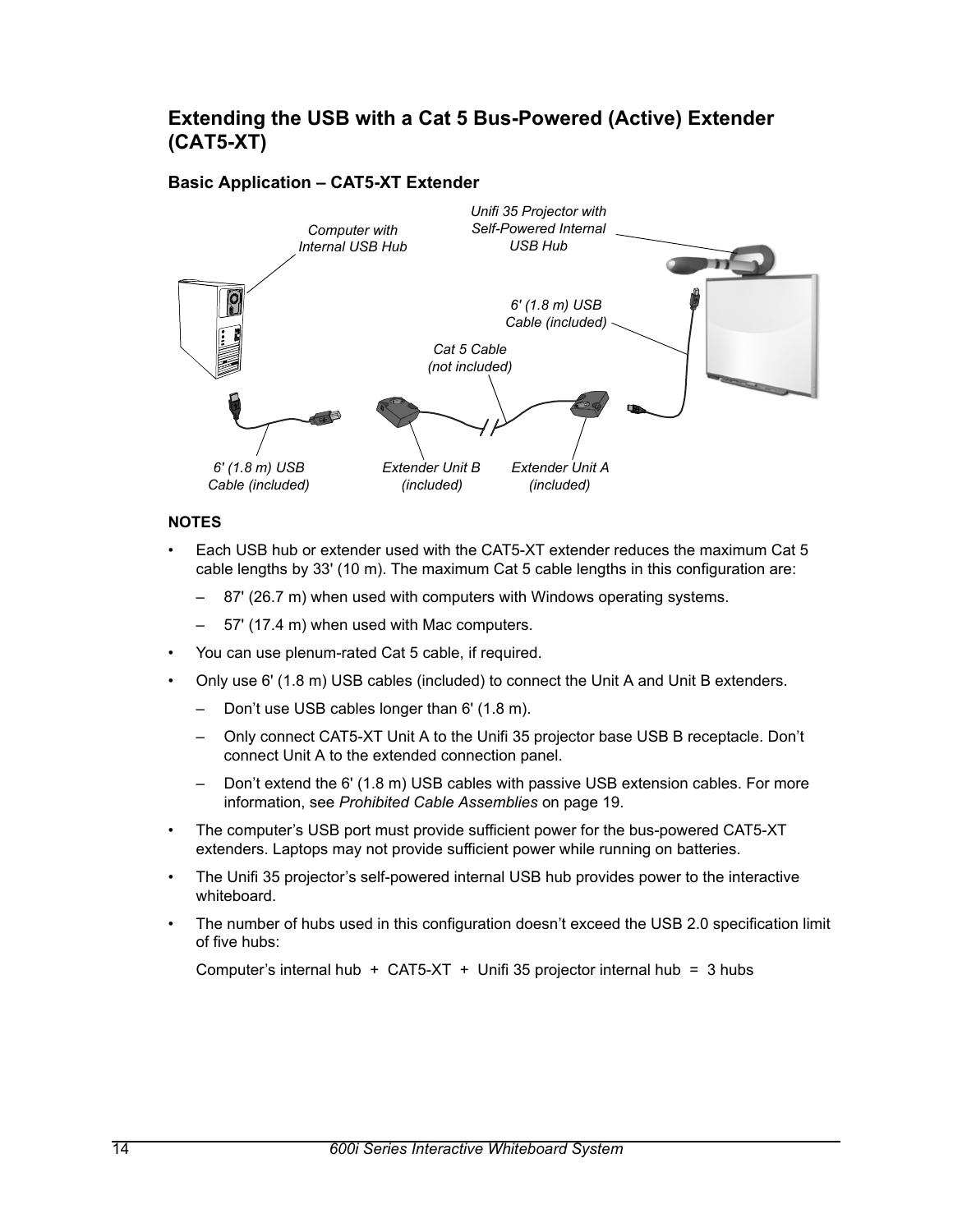### <span id="page-18-0"></span>**Complex Application 1 – CAT5-XT Extender and Self-Powered Hub**

You can extend the USB connection from the computer to the 600i interactive whiteboard system using Cat 5 extenders (CAT5-XT) and a self-powered USB hub. The self-powered USB hub allows you to extend the 6' (1.8 m) cable with a standard 16' (5 m) USB cable.



### **NOTES**

- Each USB hub or extender used with the CAT5-XT extender reduces the maximum Cat 5 cable lengths by 33' (10 m). The maximum Cat 5 cable lengths in this configuration are:
	- 54' (16.5 m) when used with computers with Windows operating systems.
	- 24' (7.3 m) when used with Mac computers.
- You can use plenum-rated Cat 5 cable, if required.
- Only use 6' (1.8 m) USB cables (included) to connect the Unit A and Unit B extenders.
	- Don't use USB cables longer than 6' (1.8 m).
	- Only connect CAT5-XT Unit A to the Unifi 35 projector base USB B receptacle. Don't connect Unit A to the extended connection panel.
	- Don't extend the 6' (1.8 m) USB cables with passive USB extension cables. For more information, see *[Prohibited Cable Assemblies](#page-22-3)* on page 19.
- The computer's USB port must provide sufficient power for the bus-powered CAT5-XT extenders. Laptops may not provide sufficient power while running on batteries.
- The Unifi 35 projector's self-powered internal USB hub provides power to the interactive whiteboard.
- The length of the USB cable that connects the self-powered hub to the Unifi 35 projector must not exceed 16' (5 m). For more information, see *[USB Connectors and Cables](#page-22-0)* on page 19.
- The number of hubs used in this configuration doesn't exceed the USB 2.0 specification limit of five hubs:

Computer's internal hub  $+$  CAT5-XT  $+$  self-powered hub  $+$  Unifi 35 projector internal hub = 4 hubs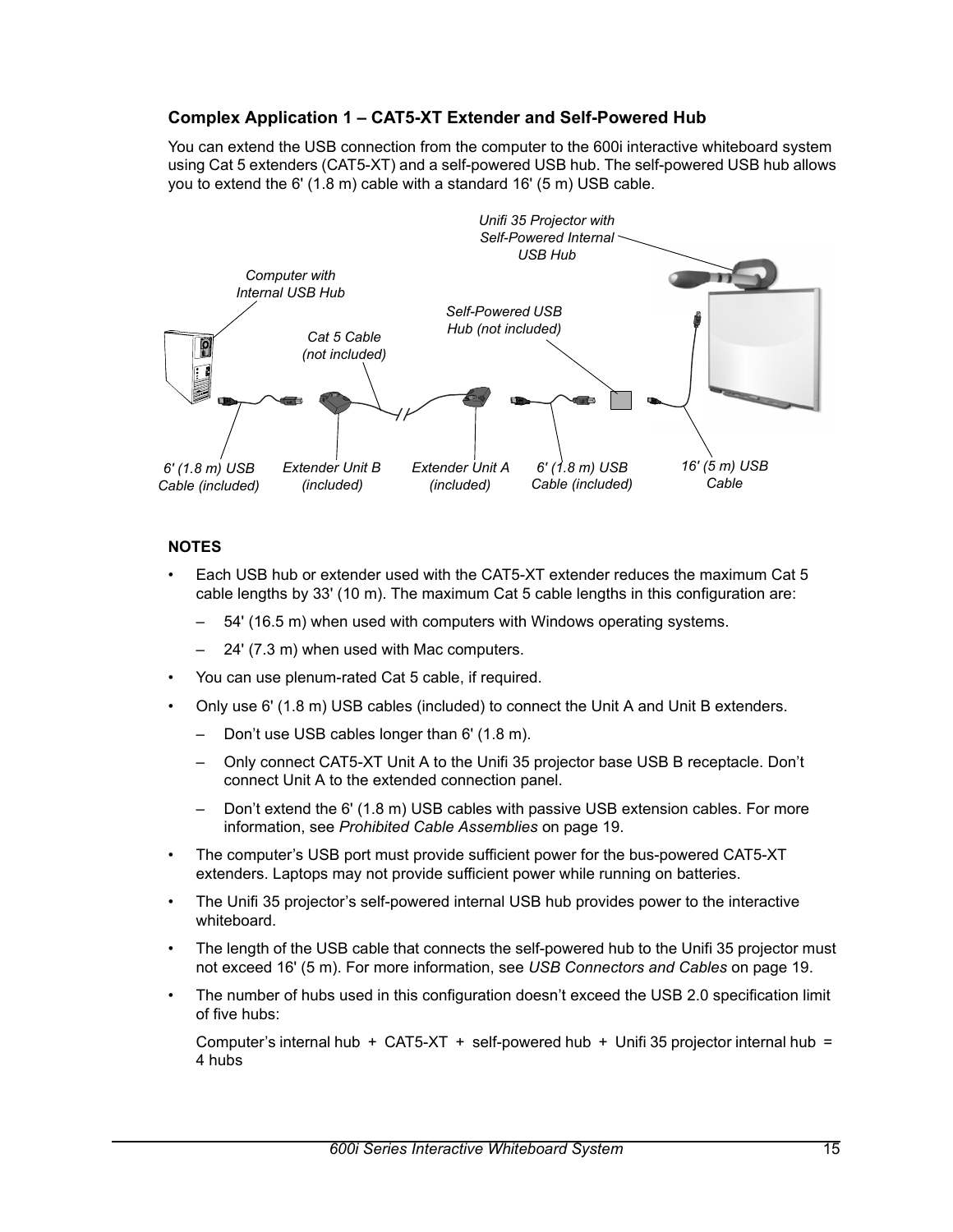### <span id="page-19-0"></span>**Complex Application 2 – USB-XT Extension Cable(s), CAT5-XT Extender and Self-Powered USB Hub**

You can extend the USB connection from the computer to CAT5-XT extender Unit B using a USB-XT extension cable.





### **NOTES**

• Each USB hub or extender used with the CAT5-XT extender reduces the maximum Cat 5 cable lengths by 33' (10 m). The maximum Cat 5 cable length in this configuration is 21' (6.4 m) when used with computers with Windows operating systems.

**NOTE:** You can't use this configuration with Mac computers.

- You can use plenum-rated Cat 5 cable, if required.
- Only use the included 6' (1.8 m) USB cables to connect the Unit A and Unit B extenders.
	- Don't use USB cables longer than 6' (1.8 m).
	- Connect the CAT5-XT Unit A to the Unifi 35 projector base USB B receptacle, only. Don't connect the Unit A to the extended connection panel.
	- Don't extend the 6' (1.8 m) USB cables with passive USB extension cables. For more information, see *[Prohibited Cable Assemblies](#page-22-3)* on page 19.
- The computer's USB port must provide sufficient power for the bus-powered USB-XT extension cable and the bus-powered CAT5-XT extenders. Laptops may not provide sufficient power while running on batteries.
- The Unifi 35 projector's self-powered internal USB hub provides power to the interactive whiteboard.
- The length of the USB cable that connects the self-powered hub to the Unifi 35 projector must not exceed 16' (5 m). For more information, see *[USB Connectors and Cables](#page-22-0)* on page 19.
- The number of hubs used in this configuration doesn't exceed the USB 2.0 specification limit of five hubs:

Computer's internal hub + USB-XT + CAT5-XT + self-powered hub + Unifi 35 projector internal hub  $= 5$  hubs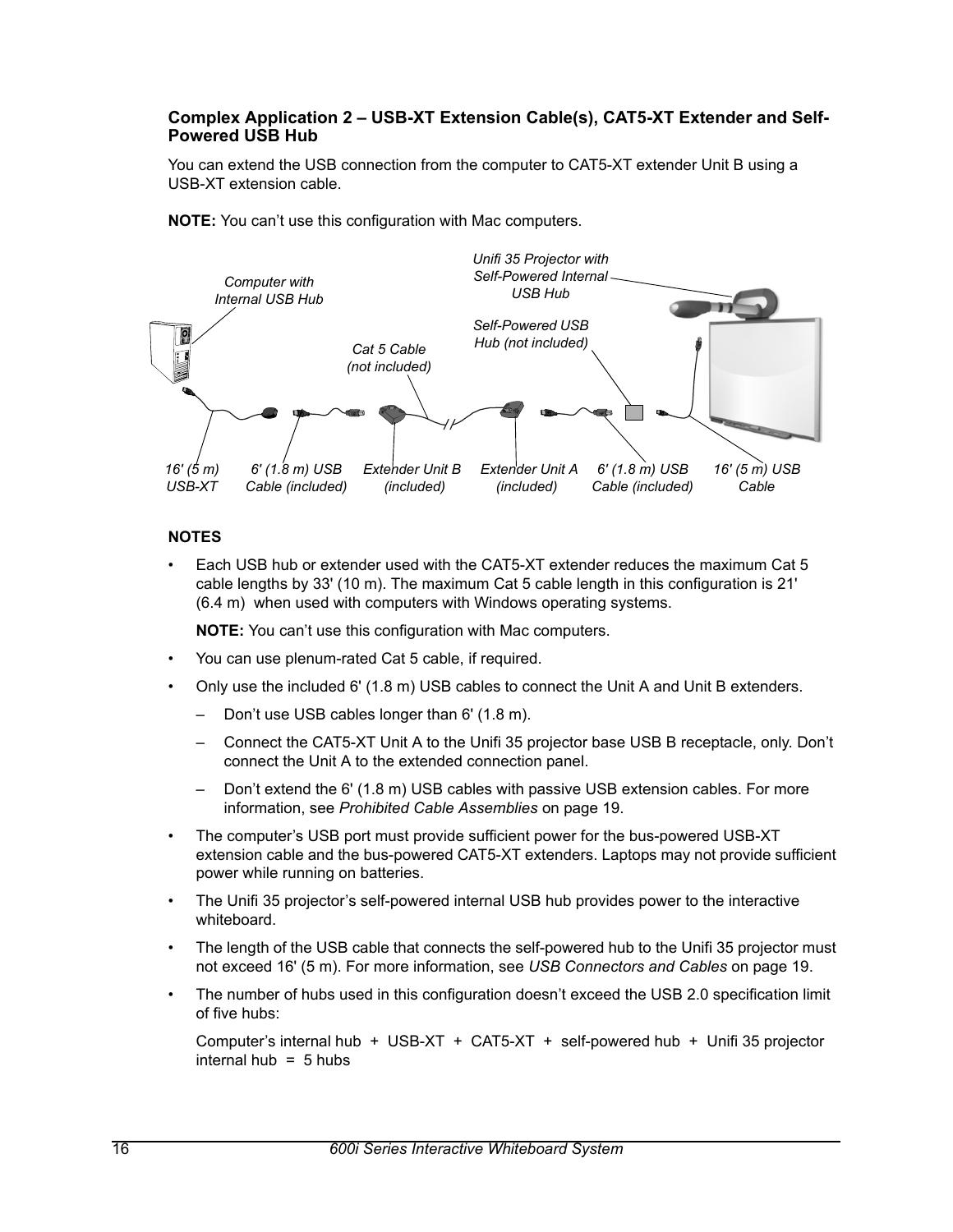<span id="page-20-0"></span>You can use this section as a reference to common Universal Serial Bus 2.0 (USB 2.0) terms, rules and conventions.

### <span id="page-20-1"></span>**USB Terminology**

These definitions are derived from the Universal Serial Bus Specification, Version 2.0, and are used within this document.

| Term                                | <b>Definition</b>                                                                                                                                                                                                                                                                                                                                                                  |
|-------------------------------------|------------------------------------------------------------------------------------------------------------------------------------------------------------------------------------------------------------------------------------------------------------------------------------------------------------------------------------------------------------------------------------|
| <b>Active (device)</b>              | A device (hub or extension cable) with circuitry for regenerating the USB<br>signals. For more information, see Powering USB Devices on page 18.                                                                                                                                                                                                                                   |
| <b>Device</b>                       | A logical or physical entity that performs a function. The actual entity<br>described depends on the context of the reference. At the lowest level,<br>device may refer to a single hardware component, as in a memory<br>device. At a higher level, it may refer to a collection of hardware<br>components that perform a particular function, such as a USB interface<br>device. |
|                                     | When used in a non-specific reference, a USB device is either a hub or a<br>function.                                                                                                                                                                                                                                                                                              |
| Downstream                          | The direction of data flow from the host or away from the host. A<br>downstream port is the port on a hub electrically farthest from the host<br>that generates downstream data traffic from the hub. Downstream<br>interfaces receive upstream data traffic.                                                                                                                      |
| <b>Full-speed</b>                   | USB operation at 12 Mbps                                                                                                                                                                                                                                                                                                                                                           |
| <b>Function</b>                     | A USB device that provides a capability to the host, such as a keyboard,<br>interactive whiteboard, or speakers.                                                                                                                                                                                                                                                                   |
| High-speed                          | USB operation at 480 Mbps                                                                                                                                                                                                                                                                                                                                                          |
| Host                                | The host computer system where the USB host controller is installed.<br>This includes the host hardware platform (CPU, bus, etc.) and the<br>operating system in use.                                                                                                                                                                                                              |
| <b>Host controller</b>              | The host's USB interface hardware and software.                                                                                                                                                                                                                                                                                                                                    |
| Hub                                 | A USB device that provides additional connections to the bus.                                                                                                                                                                                                                                                                                                                      |
| Low-speed                           | USB operation at 1.5 Mbps                                                                                                                                                                                                                                                                                                                                                          |
| <b>Passive (extension</b><br>cable) | An extension cable that has no active electronic components. For more<br>information, see Prohibited Cable Assemblies on page 19.                                                                                                                                                                                                                                                  |
| <b>Physical device</b>              | A device that has a physical implementation; e.g., speakers,<br>microphones, and CD players.                                                                                                                                                                                                                                                                                       |
| Port                                | A USB hub's downstream connection point where a USB device is<br>attached.                                                                                                                                                                                                                                                                                                         |
| Root hub                            | A USB hub directly attached to the host controller.                                                                                                                                                                                                                                                                                                                                |
| <b>Upstream</b>                     | The direction of data flow towards the host. An upstream connector on a<br>device is electrically closest to the host that generates upstream data<br>traffic from the hub. Upstream interfaces receive downstream data traffic.                                                                                                                                                   |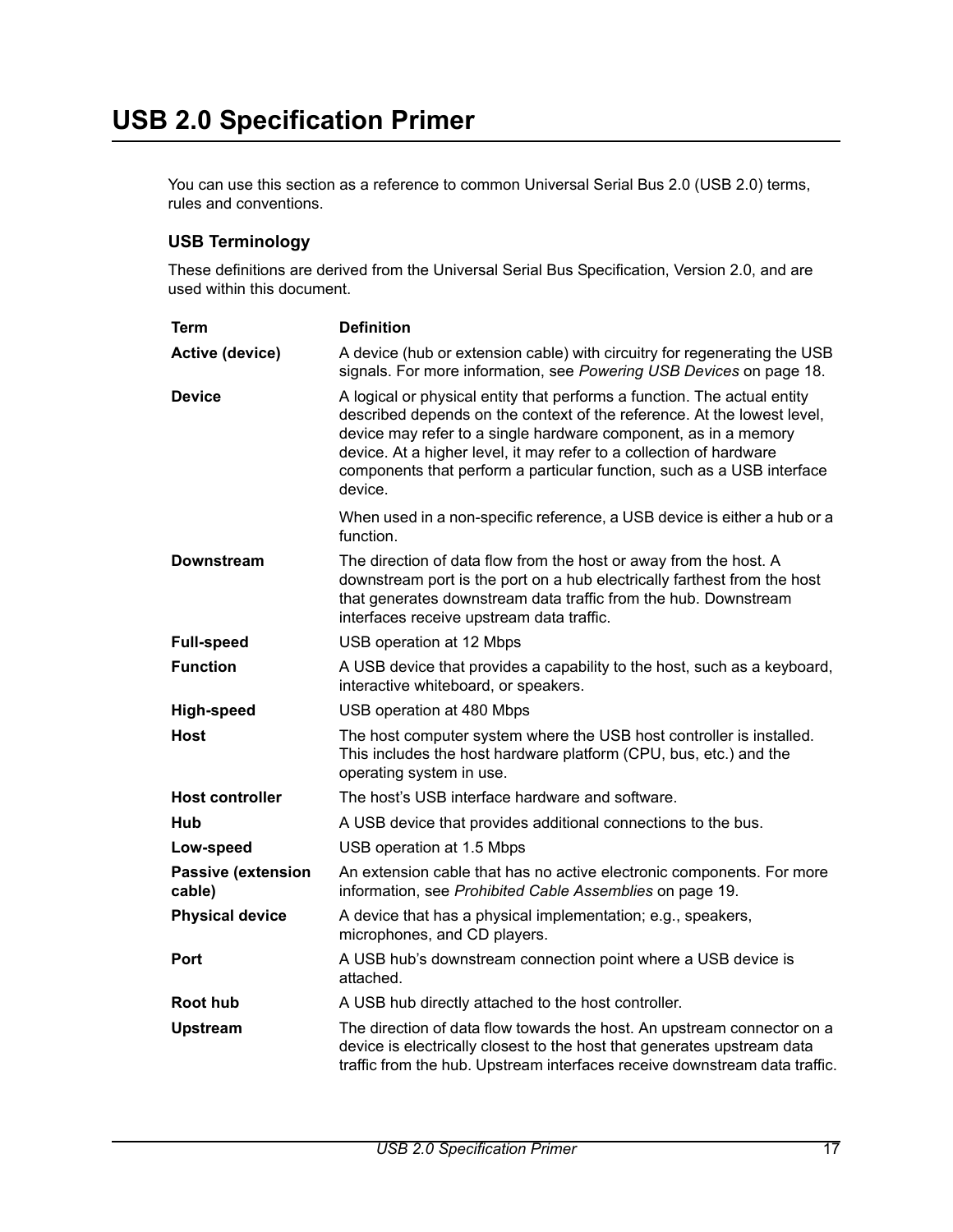### <span id="page-21-0"></span>**USB Topology**

The USB physical network is a tiered star topology. A hub is at the center of each star. Each wire segment is a point-to-point connection between the host and a hub or function, or a hub connected to another hub or function. This figure illustrates the topology of a USB network.



Timing constraints for hub and cable propagation times allow a maximum of seven tiers, including the root tier. In seven tiers, a maximum of five non-root hubs can be supported in a communication path between the host and any device. Note that a compound device occupies two tiers; therefore, it cannot be attached at tier seven where only functions can be used.

### <span id="page-21-1"></span>**Connecting USB Devices**

USB attachment points are provided by a special class of USB device known as a hub. The additional attachment points provided by a hub are called ports.

A host includes an embedded hub called the **root hub** that can provide one or more attachment points. Hosts may also have other non-root internal hubs to provide further expansion capability. These internal non-root hubs are tier 2 devices, and limit the number of external hubs that you can use in a path.

### <span id="page-21-2"></span>**Powering USB Devices**

A USB host can supply power for USB devices that are directly connected. USB devices that rely on power from the cable are called **bus-powered** devices.

USB devices that have their own externally-connected power supplies are called **self-powered** devices.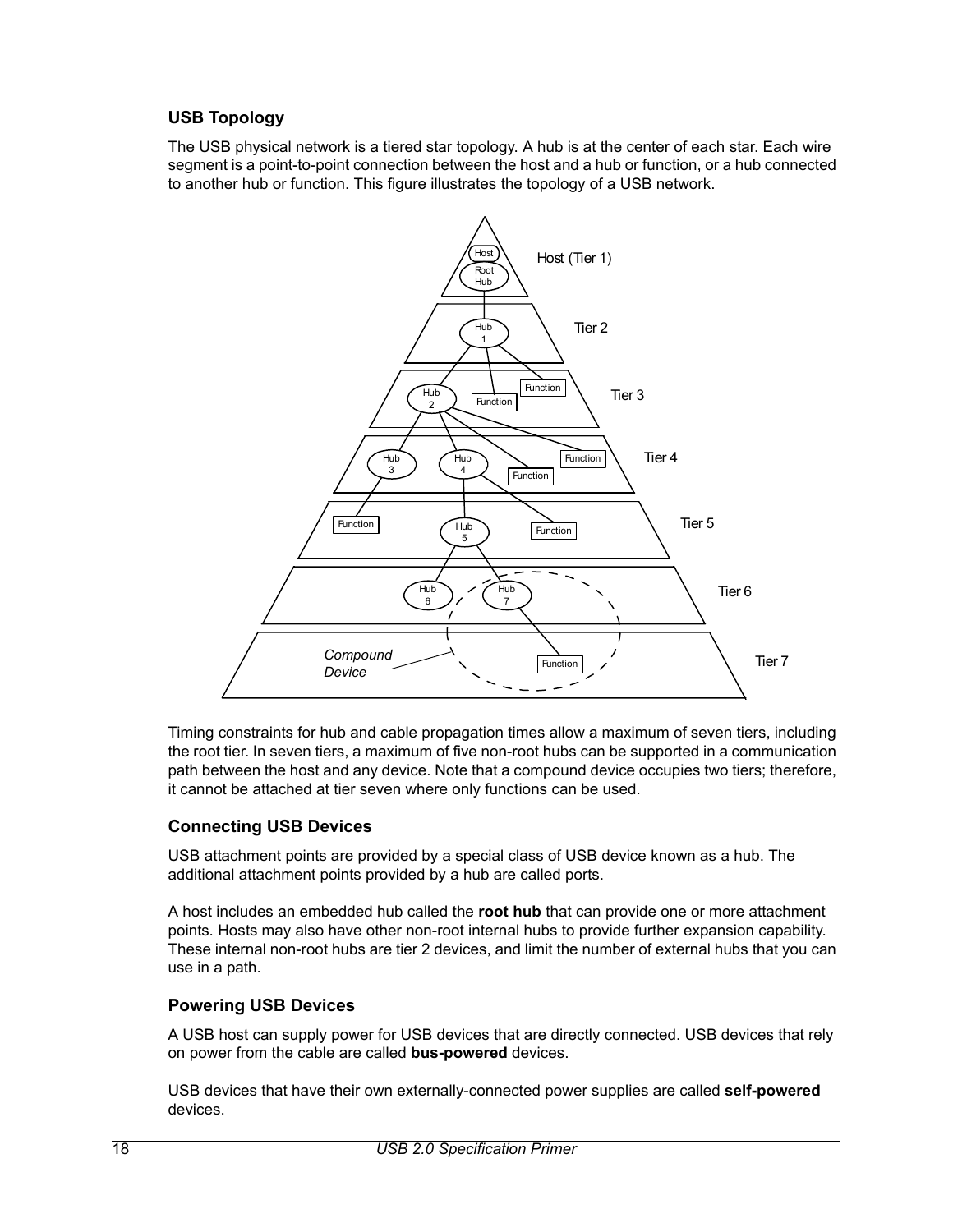### <span id="page-22-0"></span>**USB Connectors and Cables**

### <span id="page-22-1"></span>**USB Connectors**

There are two types of full-size USB connectors: Series-A and Series-B. Either connector type can be a receptacle or a plug.

- Series-A receptacles are used as outputs from host systems and hubs.
- Series-B receptacles are used as inputs to hubs or devices.
- Series-A plugs are always oriented towards the host system and mate with Series-A receptacles.
- Series-B plugs are always oriented towards a USB hub or device and mate with Series-B receptacles.

**NOTE:** Smaller versions of the Series-A and Series-B connectors, called Mini-A and Mini-B, and Micro-A and Micro-B, are available and conform to the same rules as full-size USB connectors.

**TIP:** Although USB 2.0 Specifications requires that USB connectors can be "hot plugged" (i.e., you can insert a USB connector with power on without damage to the circuitry), we recommend that you connect all your devices and cables before you turn on the power. If you connect a device when the power is already on, and the system doesn't work correctly, disconnect the power from all active devices in the USB circuit, and then reconnect the power again.

### <span id="page-22-2"></span>**USB Cables**

For full-speed and high-speed connections, USB 2.0 Specifications allow two types of cable assemblies:

- a standard detachable cable that is terminated on one end with a Series-A plug, and terminated on the opposite end with a series "B" plug
- a captive cable that is terminated on one end with a Series-A plug, and has a vendor-specific connection on the opposite end for the peripheral

Any other cable assemblies are prohibited.

### <span id="page-22-3"></span>**Prohibited Cable Assemblies**

The USB 2.0 Specifications prohibits specific cable assemblies. Prohibited cable assemblies may work in some situations, but they cannot be guaranteed to work in all instances.

An example of a prohibited cable is the "extension cable". This type of cable assembly has a Series-A plug and a Series-A receptacle or a Series-B plug and a Series-B receptacle. This "passive" extension cable allows you to connect multiple cable segments, possibly exceeding the maximum permissible cable length.

Another example of a prohibited cable is one with both ends terminated in either Series-A plugs or Series-B receptacles, allowing two downstream ports to be connected together.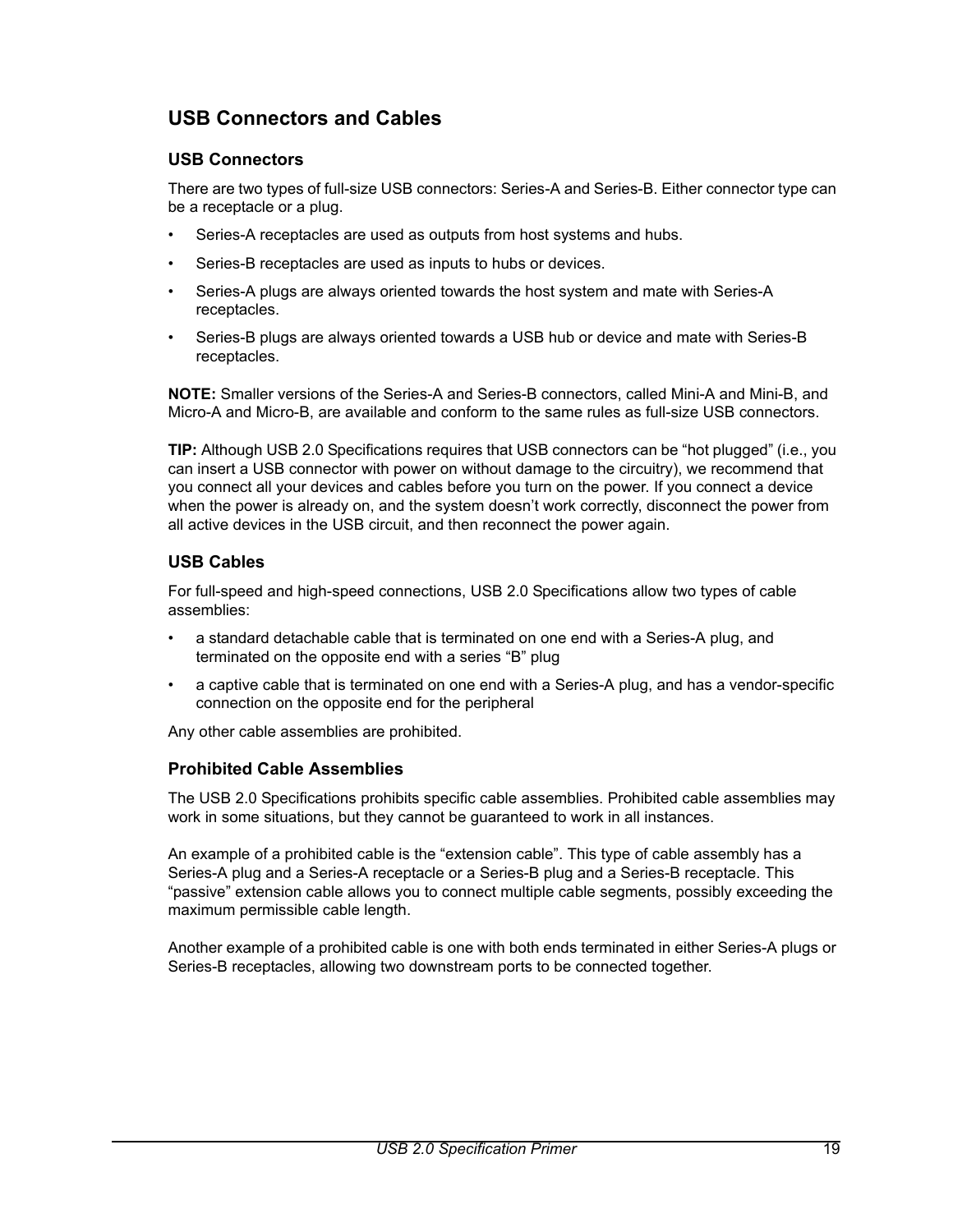### <span id="page-23-0"></span>**USB Cable Length**

The maximum allowable USB cable length is determined primarily by signal attenuation and propagation delay. A USB cable also carries VBUS and GND wires on each segment to deliver power to bus-powered devices. VBUS is nominally +5V at the source, and the GND lead provides a common ground reference between the upstream and downstream devices. The voltage drop across the VBUS and GND leads can also limit the maximum cable length.

You can purchase or manufacture cables using commonly available wire that conforms to USB specifications to a maximum length of approximately 16 feet (5 meters).

### <span id="page-23-1"></span>**Extending USB Connections**

In USB topology, the hub is the only device that you can use to link USB devices. The distance between hosts and devices, therefore, is limited by the maximum USB cable length allowed between devices and the maximum number of hubs allowed in a path.

In the following diagram, you can see that if all USB hub connections use 16' (5 m) cables, the maximum distance between a host's root hub and a function is:  $6 \times 16'$  (5 m) = 96' (30 m).



Connecting a compound device limits the maximum distance to:  $5 \times 16'$  (5 m) = 80' (25 m).



**NOTE:** SMART Board 600i interactive whiteboard systems and SMART Board 600 series interactive whiteboards with the speaker option (SBA) are compound devices.

Connecting a compound device and a host with an internal non-root hub further limits the maximum distance to:  $4 \times 16'$  (5 m) = 64' (20 m).